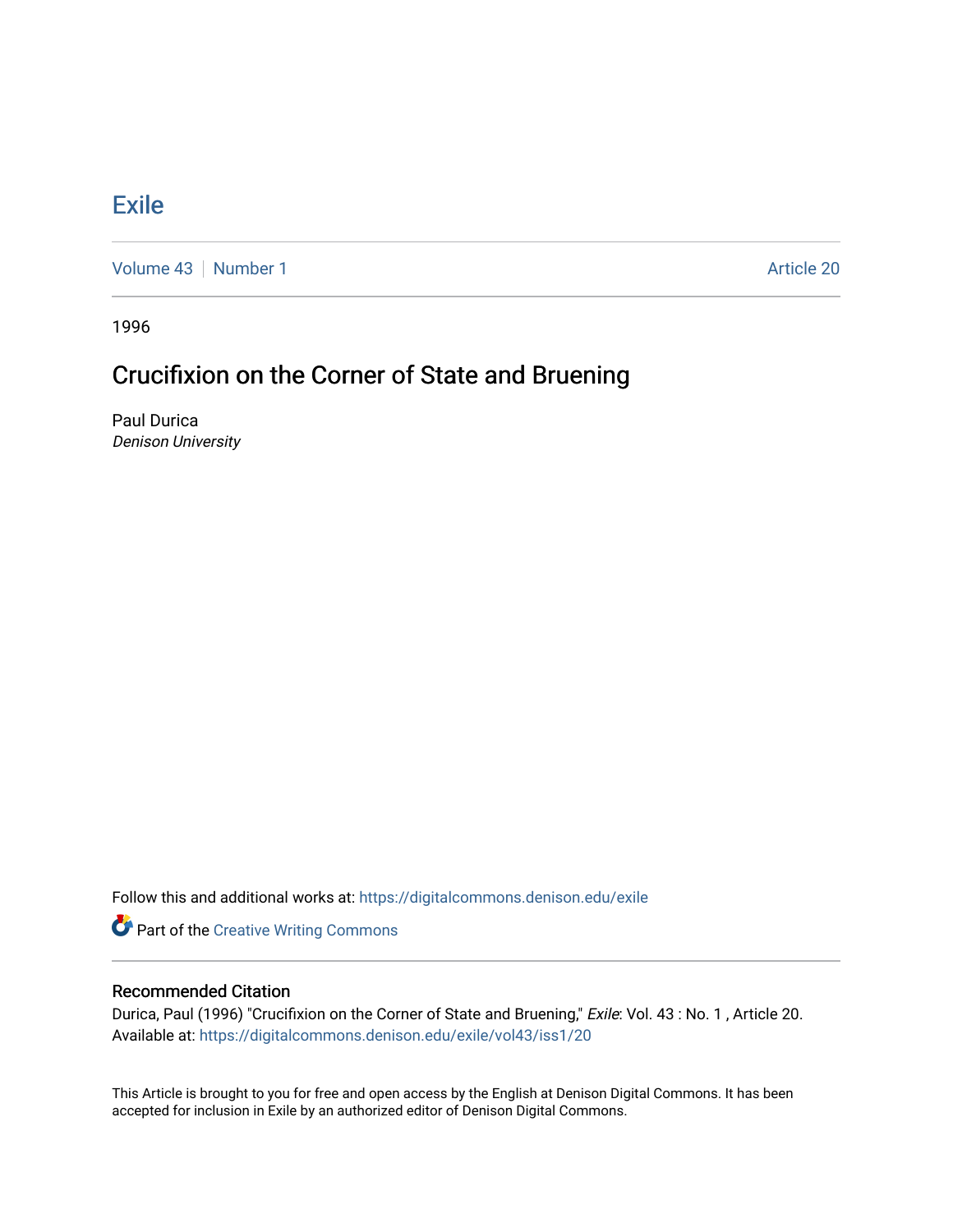## **Crucifixion on the Corner of State and Bruening**

As I was saying, mid-afternoon brought us, a horde of bitching, fighting, swearing parochial school students, to the bus stop across the street from Padua High. As we approached traffic-drenched State Road, we broke ranks. The bold and the smart-assed like yours truly marched across the street like gods. The more timid clung to the curb and waited for a sizable opening to appear before crossing. The stupid stopped in the center of the street hypnotized by the whining wheels and the blaring horns of their driving peer's automobiles. They eyed the passing cars with envy and flashed the finger at the bastards who tried to run them down. A Junior named Jason walked behind the rest. Head down. His black leather loafers scraped against the asphalt. One way or another, we traveled to the bus stop.

The stop was actually a shelter built on the corner of State and Bruening. Most of the brown metal frame had rusted and the R.T.A., or Rita as we all called her; well, the orange, red, and white bands on the Rita sign had faded under the sun and now ran together. The interior was not much to speak of. Three panels of glass. One had an unidentifiable white substance streaking across it. Another panel had "O.G. '92" carved into it. The third panel was the prize. The third panel had a genuine "Mondale/Ferraro in '84" bumper sticker covering a crack. The bench that lined the back panel was a record of all the fine people whose asses had graced its plastic-coated surface. They left such clever epithets as "Danny Goodman fucked Kate Dolhause," "John Wayne is a fag," and other things that a good Catholic boy like me would never say. Or only occasionally.

To this sanctuary bathed in the midday sun, we flocked and so began an afternoon ritual. First, bags were tossed aside or thrown under the bench. Ties were removed. Shirt tails tumbled out of pants. The girls loosened their blouses and pulled up their plaid or solid brown skirts. Then, like part of a parade, concealed lighters where ceremoniously unveiled and lit. Almost everyone smoked. The dense, gray swirls hid the ugliness of the Rita shelter. The kids sitting on the bench smoked in a line. Others smoked in clusters. And they weren't just cigarettes. One kid sang "Lucy in the Sky with Diamonds" every day. Oh, the colors man. I smoked to blend into the carcinogenic cloud. Like the term *carcinogenic?* I do. Half of the doped-up bastards would respond with a "Huh?" That's truly sad. I never gave a fuck about dying. Menthols crystallize your lungs? Bull! Second-hand smoke is worse anyway.

"Hey, Sean, can I bum a smoke off you?" inquired someone.

"Sure," I said removing two.

I puffed away trying to rid my mind of the horror of an impossible calc. test. Occasionally, I clutched my pants because I had to pee, and the bus, as always, was late in arriving. It's funny to note what a guy sees when attempting to ignore the urge to urinate. I saw Jason.

Jason had a face streaked with acne. He had the physique of Abe Lincoln- all flesh and bone. Jason was the kid no one knew, but everyone knew of. The fag who was the subject of many a lame doodle or a joke told in the lav. He was the guy the girls dared one another to ask to a dance. I talked to him from time to time in Latin. I never had any problems with him.

Jason stood among the smokers. No one spoke to him so he remained rooted in one place. Just standing there, oblivious to the world around him. Usually, Jason would wait silently, looking up for a sight of the nearing bus. He was staring straight across the street. You could see a lot of red around his cheeks. The tremble of his lower, badly-shaved lip. His fists were clenched and shaking. I didn 't watch his hands because his eyes, rimmed with choked-back tears, were so, so.... God Damn! They were so weird! They had that look